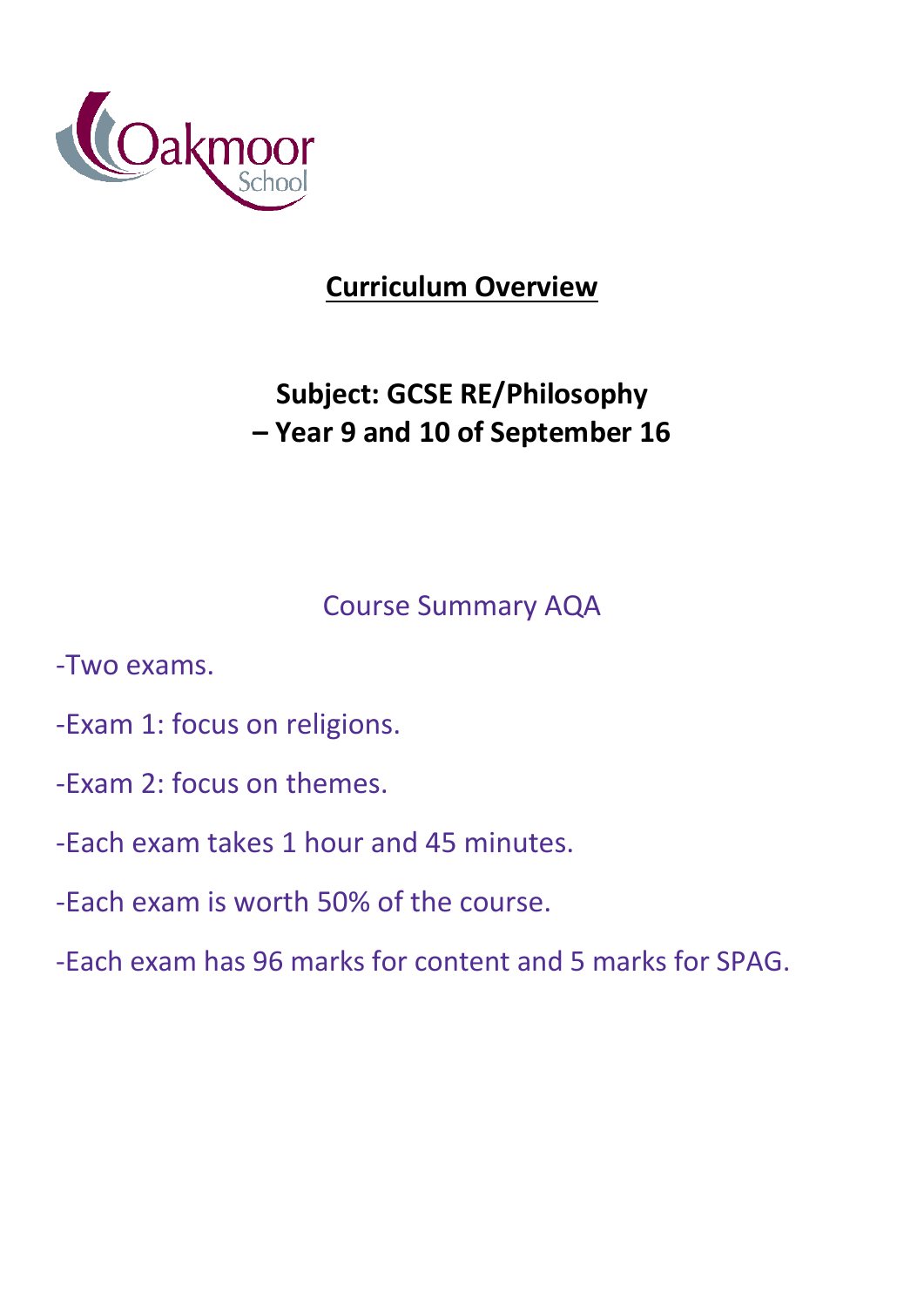#### **Themes**

#### **Relationships and families**

Students should study religious teachings, and religious, philosophical and ethical arguments, relating to the issues that follow, and their impact and influence in the modern world. They should be aware of contrasting perspectives in contemporary British society on all of these issues.

They must be able to explain contrasting beliefs on the following three issues with reference to the main religious tradition in Britain (Christianity) and one or more other religious traditions:

- •• Contraception.
- •• Sexual relationships before marriage.
- •• Homosexual relationships.

#### **Sex, marriage and divorce**

- •• Human sexuality including: heterosexual and homosexual relationships.
- •• Sexual relationships before and outside of marriage.
- •• Contraception and family planning.
- •• The nature and purpose of marriage.
- •• Same-sex marriage and cohabitation.
- •• Divorce, including reasons for divorce, and remarrying.
- •• Ethical arguments related to divorce, including those based on the sanctity of marriage vows and compassion.

#### **Families and gender equality**

- •• The nature of families, including:
- •• the role of parents and children
- •• extended families and the nuclear family.
- •• The purpose of families, including:
- •• procreation
- •• stability and the protection of children
- •• educating children in a faith.
- •• Contemporary family issues including:
- •• same-sex parents
- •• polygamy.
- •• The roles of men and women.
- •• Gender equality.
- •• Gender prejudice and discrimination, including examples.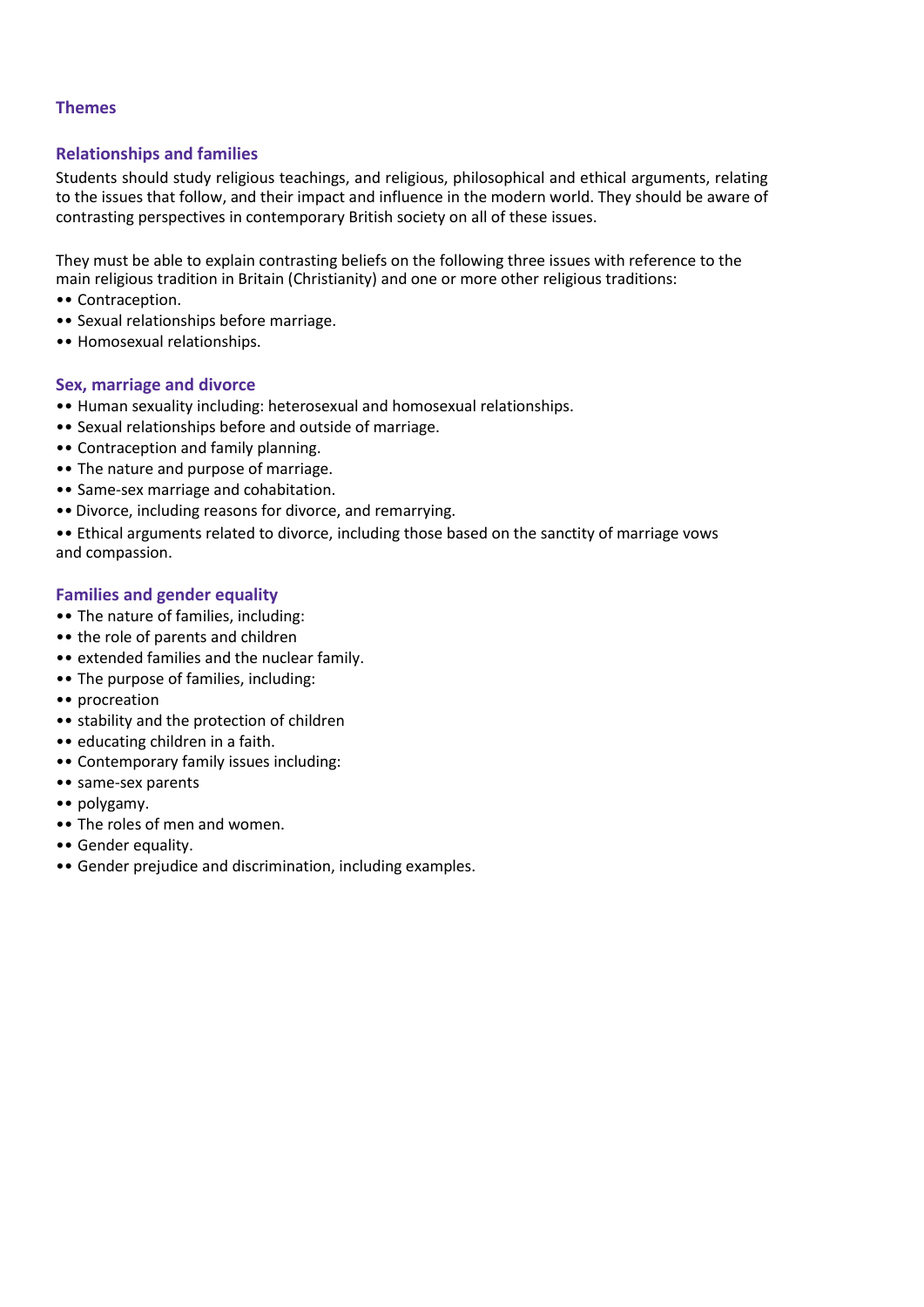## **Religion and life**

Students should study religious teachings, and religious, philosophical and ethical arguments, relating to the issues that follow, and their impact and influence in the modern world. They should be aware of contrasting perspectives in contemporary British society on all of these issues.

They must be able to explain contrasting beliefs on the following three issues with reference to the main religious tradition in Britain (Christianity) and one or more other religious traditions:

- •• Abortion.
- •• Euthanasia.
- •• Animal experimentation.

#### **The origins and value of the universe**

- •• The origins of the universe, including:
- •• religious teachings about the origins of the universe, and different interpretations of these
- •• the relationship between scientific views, such as the Big Bang theory, and religious views.
- •• The value of the world and the duty of human beings to protect it, including religious teaching about stewardship, dominion, responsibility, awe and wonder.
- •• The use and abuse of the environment, including the use of natural resources, pollution.
- •• The use and abuse of animals, including:
- •• animal experimentation
- •• the use of animals for food.

#### **The origins and value of human life**

- •• The origins of life, including:
- •• religious teachings about the origins of human life, and different interpretations of these
- •• the relationship between scientific views, such as evolution, and religious views.
- •• The concepts of sanctity of life and the quality of life.
- •• Abortion, including situations when the mother's life is at risk.
- •• Ethical arguments related to abortion, including those based on the sanctity of life and quality of life.
- •• Euthanasia.
- •• Beliefs about death and an afterlife, and their impact on beliefs about the value of human life.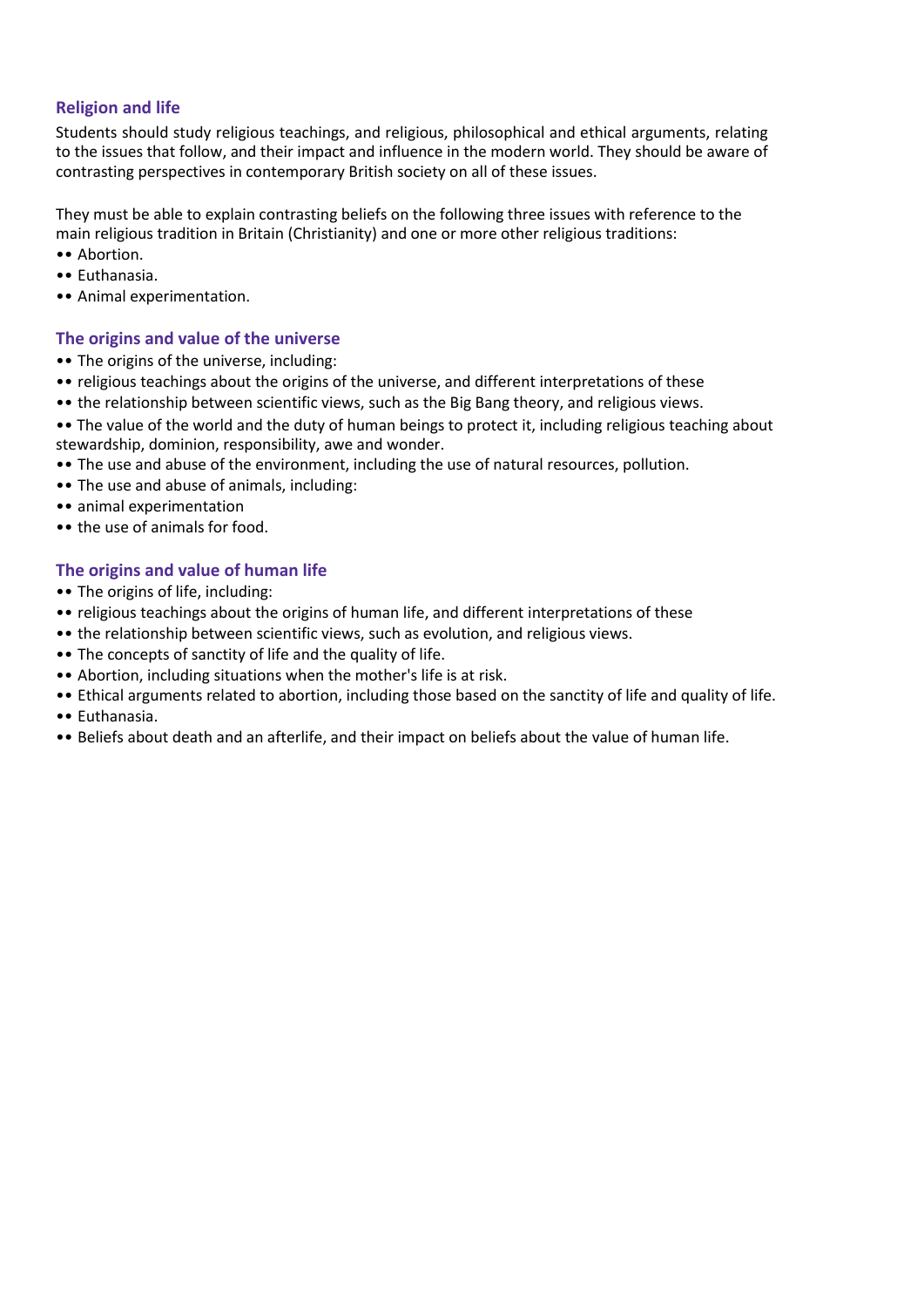### **Religion, peace and conflict**

Students should study religious teachings, and religious, philosophical and ethical arguments, relating to the issues that follow, and their impact and influence in the modern world. They should be aware of contrasting perspectives in contemporary British society on all of these issues.

They must be able to explain contrasting beliefs on the following three issues with reference to the main religious tradition in Britain (Christianity) and one or more other religious traditions:

- •• Violence.
- •• Weapons of mass destruction.
- •• Pacifism.

### **Religion, violence, terrorism and war**

- •• The meaning and significance of:
- •• peace
- •• justice
- •• forgiveness
- •• reconciliation.
- •• Violence, including violent protest.
- •• Terrorism.
- •• Reasons for war, including greed, self-defence and retaliation.
- •• The just war theory, including the criteria for a just war.
- •• Holy war.
- •• Pacifism.

### **Religion and belief in 21st century conflict**

- •• Religion and belief as a cause of war and violence in the contemporary world.
- •• Nuclear weapons, including nuclear deterrence.
- •• The use of weapons of mass destruction.
- •• Religion and peace-making in the contemporary world including the work of individuals influenced by religious teaching.
- •• Religious responses to the victims of war including the work of one present day religious organisation.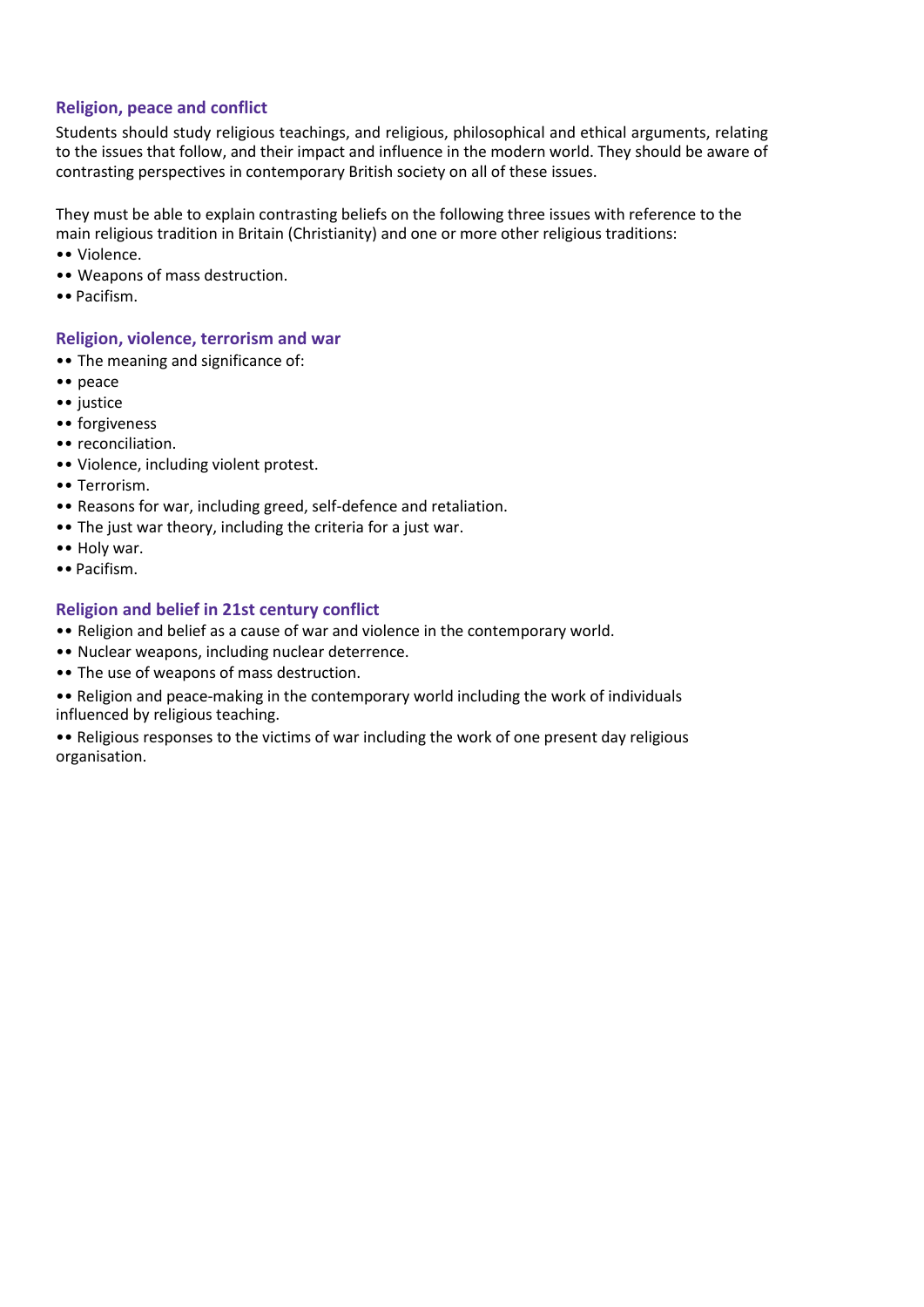## **Religion, human rights and social justice**

Students should study religious teachings, and religious, philosophical and ethical arguments, relating to the issues that follow, and their impact and influence in the modern world. They should be aware of contrasting perspectives in contemporary British society on all of these issues.

They must be able to explain contrasting beliefs on the following three issues with reference to the main religious tradition in Britain (Christianity) and one or more other religious traditions:

- •• Status of women in religion.
- •• The uses of wealth.
- •• Freedom of religious expression.

#### **Human rights**

•• Prejudice and discrimination in religion and belief, including the status and treatment within religion of women and homosexuals.

•• Issues of equality, freedom of religion and belief including freedom of religious expression.

•• Human rights and the responsibilities that come with rights, including the responsibility to respect the rights of others.

- •• Social justice.
- •• Racial prejudice and discrimination.

•• Ethical arguments related to racial discrimination (including positive discrimination), including those based on the ideals of equality and justice.

#### **Wealth and poverty**

- •• Wealth, including:
- •• the right attitude to wealth
- •• the uses of wealth.
- •• The responsibilities of wealth, including the duty to tackle poverty and its causes.
- •• Exploitation of the poor including issues relating to:
- •• fair pay
- •• excessive interest on loans
- •• people-trafficking.
- •• The responsibilities of those living in poverty to help themselves overcome the difficulties they face.
- •• Charity, including issues related to giving money to the poor.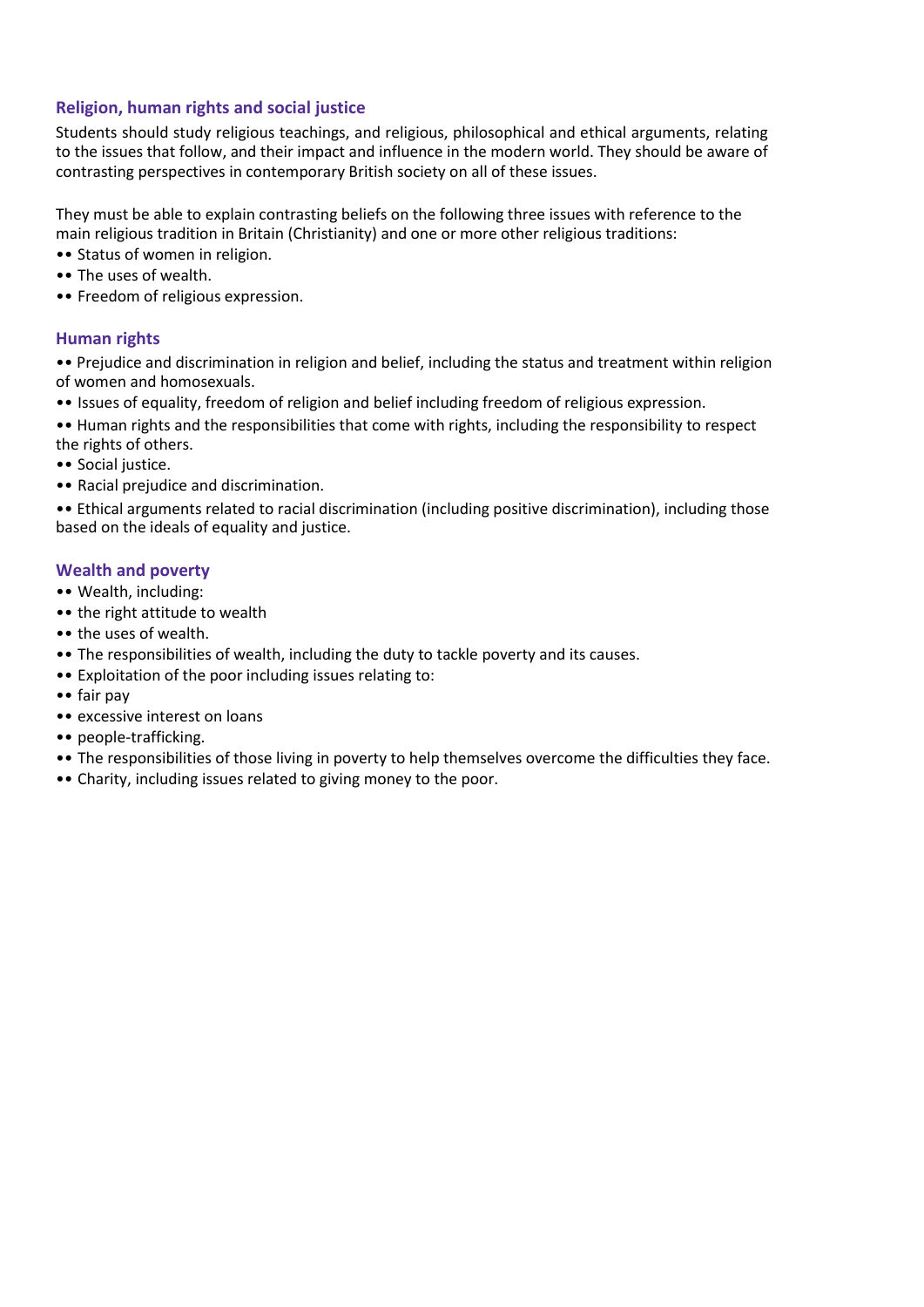## **Christianity**

## **Beliefs and teachings**

#### **Key beliefs**

- •• The nature of God:
- •• God as omnipotent, loving and just, and the problem of evil and suffering
- •• the oneness of God and the Trinity: Father, Son and Holy Spirit.
- •• Different Christian beliefs about creation including the role of Word and Spirit (John 1:1–3 and Genesis 1:1–3).

•• Different Christian beliefs about the afterlife and their importance, including: resurrection and life after death; judgement, heaven and hell.

#### **Jesus Christ and salvation**

- •• Beliefs and teachings about:
- •• the incarnation and Jesus as the Son of God
- •• the crucifixion, resurrection and ascension
- •• sin, including original sin
- •• the means of salvation, including law, grace and Spirit
- •• the role of Christ in salvation including the idea of atonement.

#### **Practices**

#### **Worship and festivals**

- •• Different forms of worship and their significance:
- •• liturgical, non-liturgical and informal, including the use of the Bible
- •• private worship.
- •• Prayer and its significance, including the Lord's Prayer, set prayers and informal prayer.
- •• The role and meaning of the sacraments:
- •• the meaning of sacrament
- •• the sacrament of baptism and its significance for Christians; infant and believers' baptism; different beliefs about infant baptism
- •• the sacrament of eucharist (Holy Communion) and its significance for Christians, including different ways in which it is celebrated and different interpretations of its meaning.
- •• The role and importance of pilgrimage and celebrations including:
- •• two contrasting examples of Christian pilgrimage: Lourdes and Iona
- •• the celebrations of Christmas and Easter, including their importance for Christians in Great Britain today.

### **The role of the church in the local and worldwide community**

- •• The role of the Church in the local community, including food banks and street pastors.
- •• The place of mission, evangelism and Church growth.
- •• The importance of the worldwide Church including:
- •• working for reconciliation
- •• how Christian churches respond to persecution

•• the work of one of the following: Catholic Agency For Overseas Development (CAFOD), Christian Aid, Tearfund.